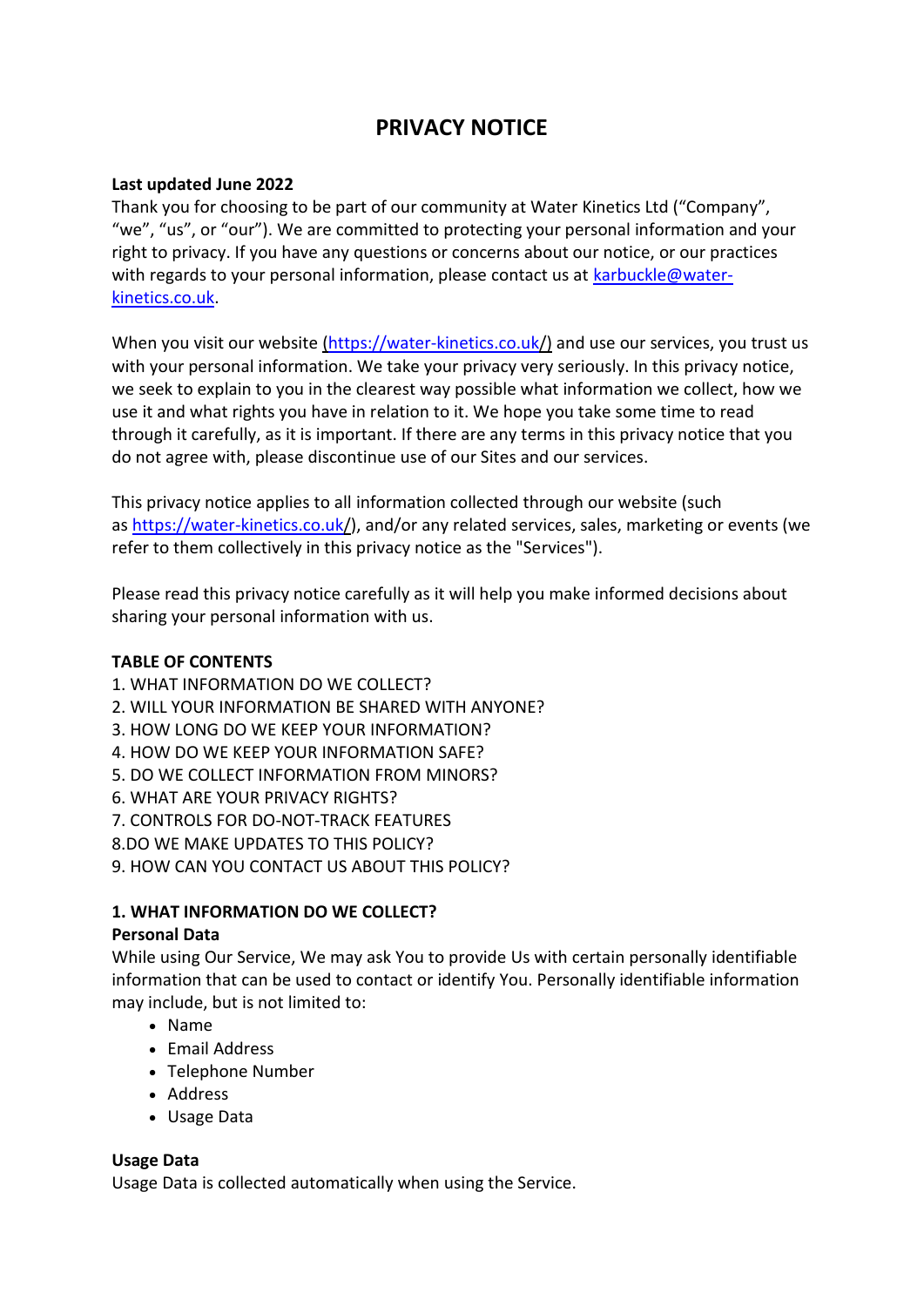Usage Data may include information such as Your Device's Internet Protocol address (e.g. IP address), browser type, browser version, the pages of our Service that You visit, the time and date of Your visit, the time spent on those pages, unique device identifiers and other diagnostic data.

When You access the Service by or through a mobile device, We may collect certain information automatically, including, but not limited to, the type of mobile device You use, Your mobile device unique ID, the IP address of Your mobile device, Your mobile operating system, the type of mobile Internet browser You use, unique device identifiers and other diagnostic data.

We may also collect information that Your browser sends whenever You visit our Service or when You access the Service by or through a mobile device.

## **Tracking Technologies and Cookies**

We use Cookies and similar tracking technologies to track the activity on Our Service and store certain information. Tracking technologies used are beacons, tags, and scripts to collect and track information and to improve and analyse Our Service. The technologies We use may include:

• Cookies or Browser Cookies. A cookie is a small file placed on Your Device. You can instruct Your browser to refuse all Cookies or to indicate when a Cookie is being sent. However, if You do not accept Cookies, You may not be able to use some parts of our Service. Unless you have adjusted Your browser setting so that it will refuse Cookies, our Service may use Cookies.

Cookies can be "Persistent" or "Session" Cookies. Persistent Cookies remain on Your personal computer or mobile device when You go offline, while Session Cookies are deleted as soon as You close Your web browser.

We use both Session and Persistent Cookies for the purposes set out below:

# • **Necessary / Essential Cookies**

Type: Session Cookies

Administered by: Us

Purpose: These Cookies are essential to provide You with services available through the Website and to enable You to use some of its features. They help to authenticate users and prevent fraudulent use of user accounts. Without these Cookies, the services that You have asked for cannot be provided, and We only use these Cookies to provide You with those services.

## • **Cookies Policy / Notice Acceptance Cookies**

Type: Persistent Cookies

Administered by: Us

Purpose: These Cookies identify if users have accepted the use of cookies on the Website.

# • **Functionality Cookies**

Type: Persistent Cookies

Administered by: Us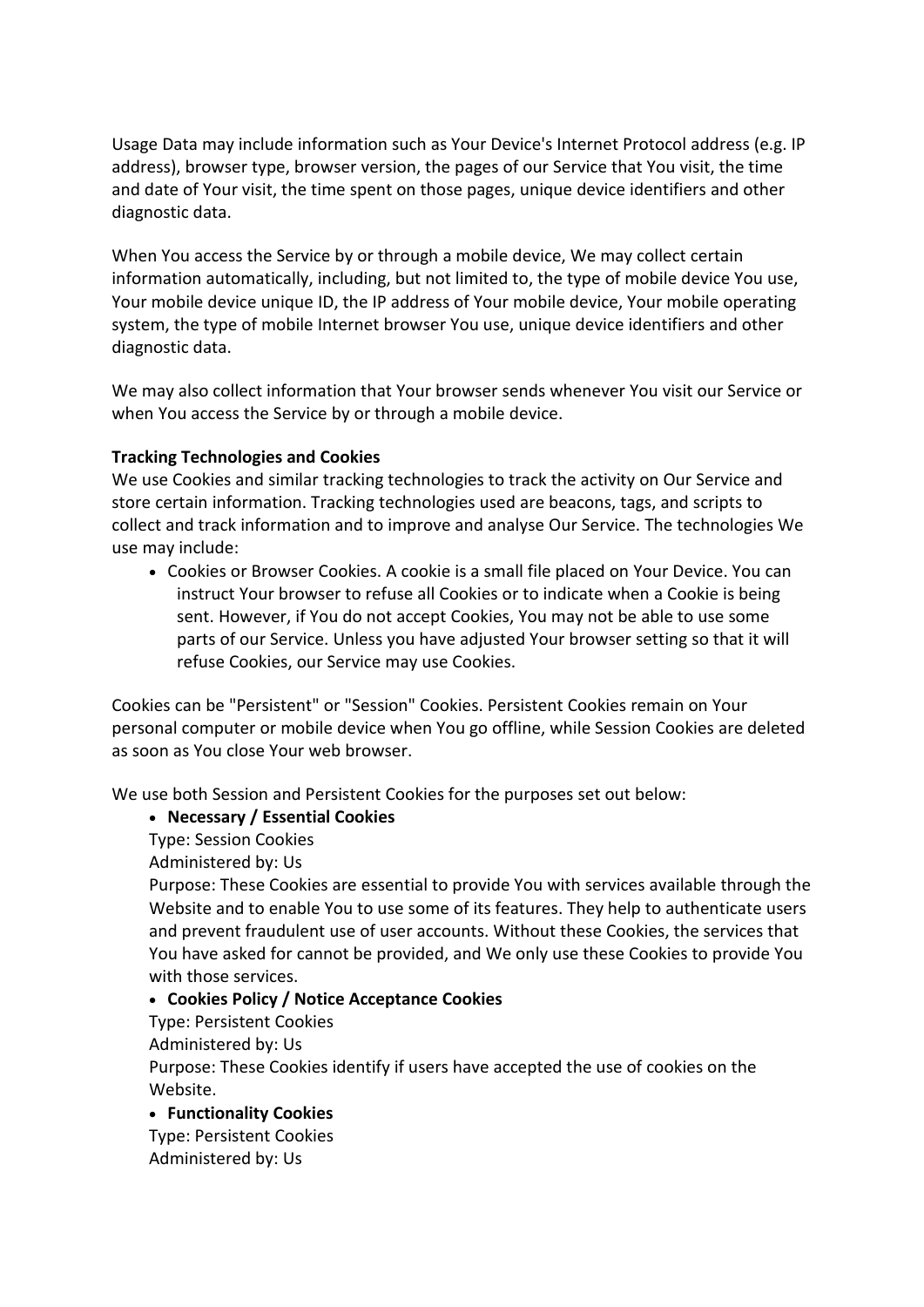Purpose: These Cookies allow us to remember choices You make when You use the Website, such as remembering your login details or language preference. The purpose of these Cookies is to provide You with a more personal experience and to avoid You having to re-enter your preferences every time You use the Website.

## **2. WILL YOUR INFORMATION BE SHARED WITH ANYONE?**

In Short: We only share information with your consent, to comply with laws, to provide you with services, to protect your rights, or to fulfil business obligations.

We may process or share data based on the following legal basis:

- Consent: We may process your data if you have given us specific consent to use your personal information in a specific purpose.
- Legitimate Interests: We may process your data when it is reasonably necessary to achieve our legitimate business interests.
- Performance of a Contract: Where we have entered into a contract with you, we may process your personal information to fulfil the terms of our contract.
- Legal Obligations: We may disclose your information where we are legally required to do so in order to comply with applicable law, governmental requests, a judicial proceeding, court order, or legal process, such as in response to a court order or a subpoena (including in response to public authorities to meet national security or law enforcement requirements).
- Vital Interests: We may disclose your information where we believe it is necessary to investigate, prevent, or take action regarding potential violations of our policies, suspected fraud, situations involving potential threats to the safety of any person and illegal activities, or as evidence in litigation in which we are involved.

More specifically, we may need to process your data or share your personal information in the following situations:

- Vendors, Consultants and Other Third-Party Service Providers. We may share your data with third party vendors, service providers, contractors or agents who perform services for us or on our behalf and require access to such information to do that work. Examples include: payment processing, data analysis, email delivery, hosting services, customer service and marketing efforts. We may allow selected third parties to use tracking technology on the Services, which will enable them to collect data about how you interact with the Services over time. This information may be used to, among other things, analyze and track data, determine the popularity of certain content and better understand online activity. Unless described in this Policy, we do not share, sell, rent or trade any of your information with third parties for their promotional purposes.
- Business Transfers. We may share or transfer your information in connection with, or during negotiations of, any merger, sale of company assets, financing, or acquisition of all or a portion of our business to another company.

## **3. HOW LONG DO WE KEEP YOUR INFORMATION?**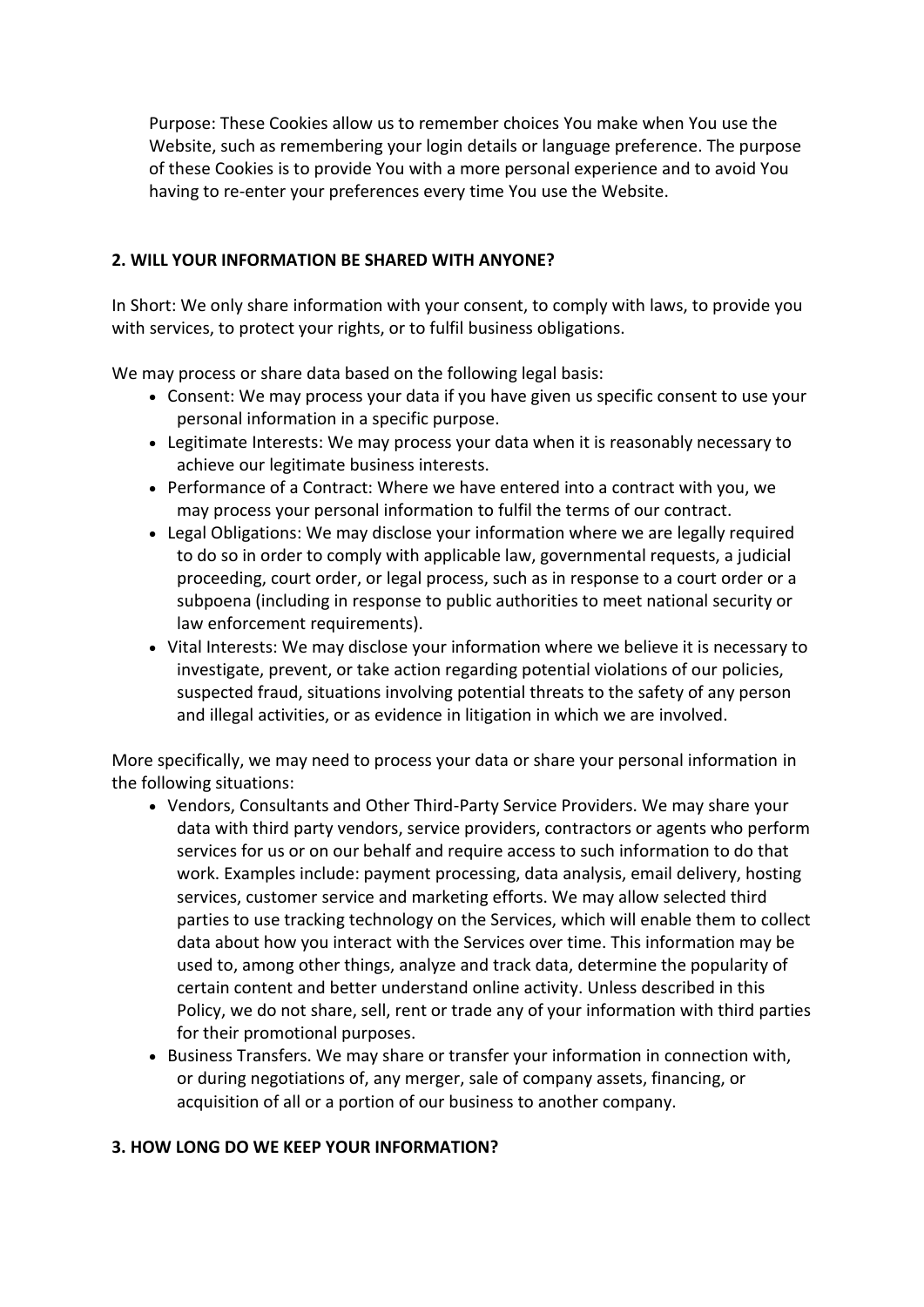In Short: We keep your information for as long as necessary to fulfil the purposes outlined in this privacy notice unless otherwise required by law.

We will only keep your personal information for as long as it is necessary for the purposes set out in this privacy notice, unless a longer retention period is required or permitted by law (such as tax, accounting or other legal requirements). No purpose in this policy will require us keeping your personal information for longer than 2 years.

When we have no ongoing legitimate business need to process your personal information, we will either delete or anonymize it, or, if this is not possible (for example, because your personal information has been stored in backup archives), then we will securely store your personal information and isolate it from any further processing until deletion is possible.

## **4. HOW DO WE KEEP YOUR INFORMATION SAFE?**

In Short: We aim to protect your personal information through a system of organizational and technical security measures.

We have implemented appropriate technical and organizational security measures designed to protect the security of any personal information we process. However, please also remember that we cannot guarantee that the internet itself is 100% secure. Although we will do our best to protect your personal information, transmission of personal information to and from our Services is at your own risk. You should only access the services within a secure environment.

## **5. DO WE COLLECT INFORMATION FROM MINORS?**

In Short: We do not knowingly collect data from or market to children under 18 years of age.

We do not knowingly solicit data from or market to children under 18 years of age. By using the Services, you represent that you are at least 18 or that you are the parent or guardian of such a minor and consent to such minor dependent's use of the Services. If we learn that personal information from users less than 18 years of age has been collected, we will deactivate the account and take reasonable measures to promptly delete such data from our records. If you become aware of any data we have collected from children under age 18, please contact us at [karbuckle@water-kinetics.co.uk.](mailto:karbuckle@water-kinetics.co.uk)

## **6. WHAT ARE YOUR PRIVACY RIGHTS?**

In Short: In some regions, such as the European Economic Area, you have rights that allow you greater access to and control over your personal information. You may review, change, or terminate your account at any time.

In some regions (like the European Economic Area), you have certain rights under applicable data protection laws. These may include the right (i) to request access and obtain a copy of your personal information, (ii) to request rectification or erasure; (iii) to restrict the processing of your personal information; and (iv) if applicable, to data portability. In certain circumstances, you may also have the right to object to the processing of your personal information. To make such a request, please use the contact details provided below. We will consider and act upon any request in accordance with applicable data protection laws.